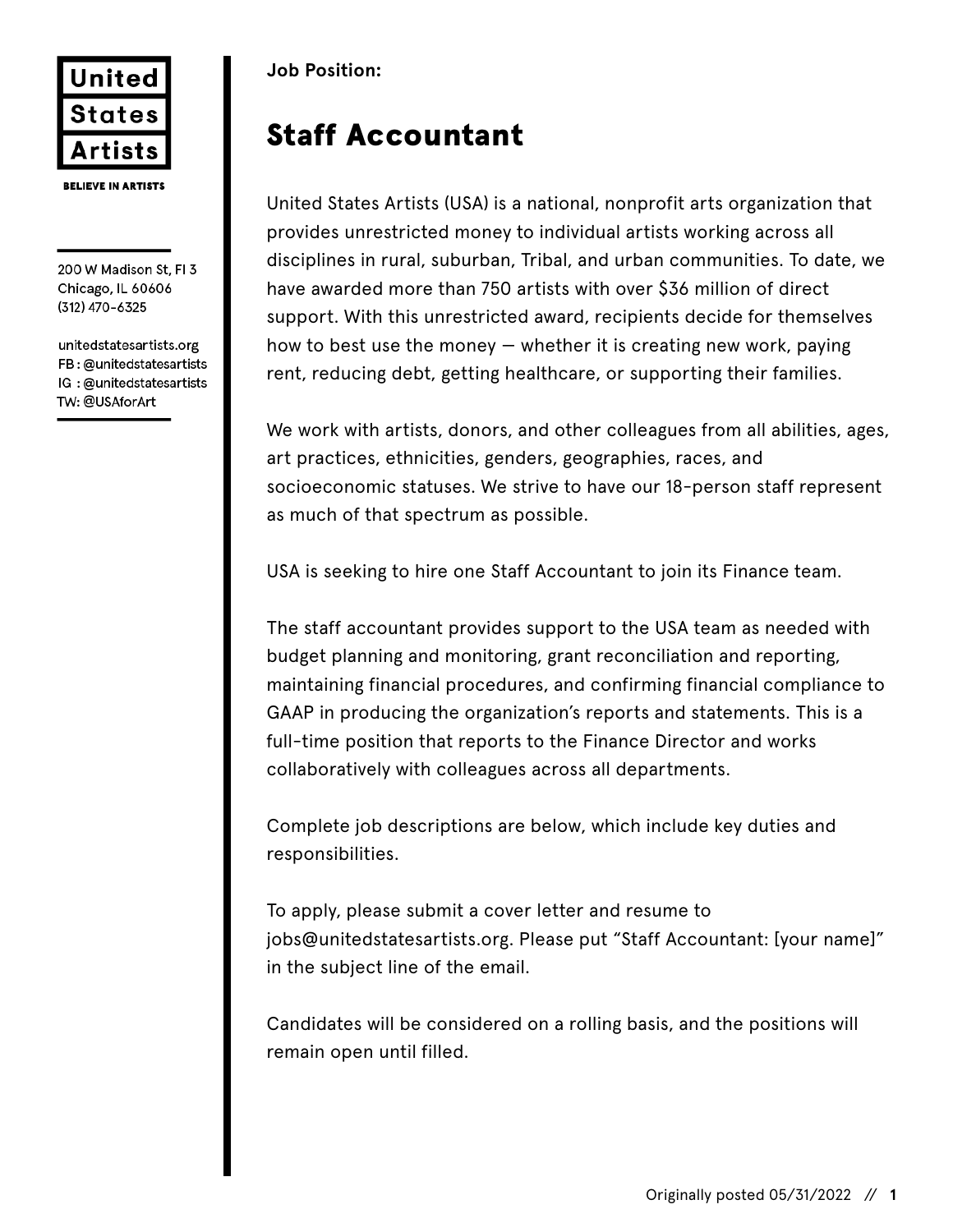

**BELIEVE IN ARTISTS** 

200 W Madison St, FI 3 Chicago, IL 60606 (312) 470-6325

unitedstatesartists.org FB: @unitedstatesartists IG: @unitedstatesartists TW: @USAforArt

# Duties & Responsibilities

The Staff Accountant is a full-time position that reports to the Finance Director; and works closely with all USA staff. They provide support to the USA team through budget planning and monitoring, grant reconciliation and reporting, maintaining financial procedures, and confirming financial compliance to GAAP in producing the organization's reports and statements. The accountant also provides support to the Finance Department through strategic and analytic thinking alongside the Finance Director. The accountant also assists with Board meeting preparation of financial materials and takes on additional duties as required.

# Core Duties

Together with the Finance Director:

#### **Accounts Payable**

- •Track invoices: including checking for accuracy, matching to purchase order, entry to appropriate accounts, requesting approval from applicable departments, and submission for payment in a third-party payment system.
- •Resolve invoice issues with vendors and staff when required.
- •Annual 1099 MISC and NEC preparation and submission to IRS by deadline.

#### **Accounts Receivable**

- •Timely and accurate entry of receivables using approved grant documentation. Recording of all bank wires, ACH, and checking deposits with back-up documentation.
- •Reconciliation of receivable ledgers.
- •Archiving of all deposits.

#### **General Ledger/Financial Reports**

- •Enter accounting-related information into account systems.
- •Perform monthly bank reconciliations by the deadline.
- •Perform general bookkeeping, updating general ledgers, maintaining financial reports and spreadsheets, and archiving reports.
- •Reconcile balance sheet, revenue, and expense accounts.
- •Review financial statements for accuracy and GAAP compliance.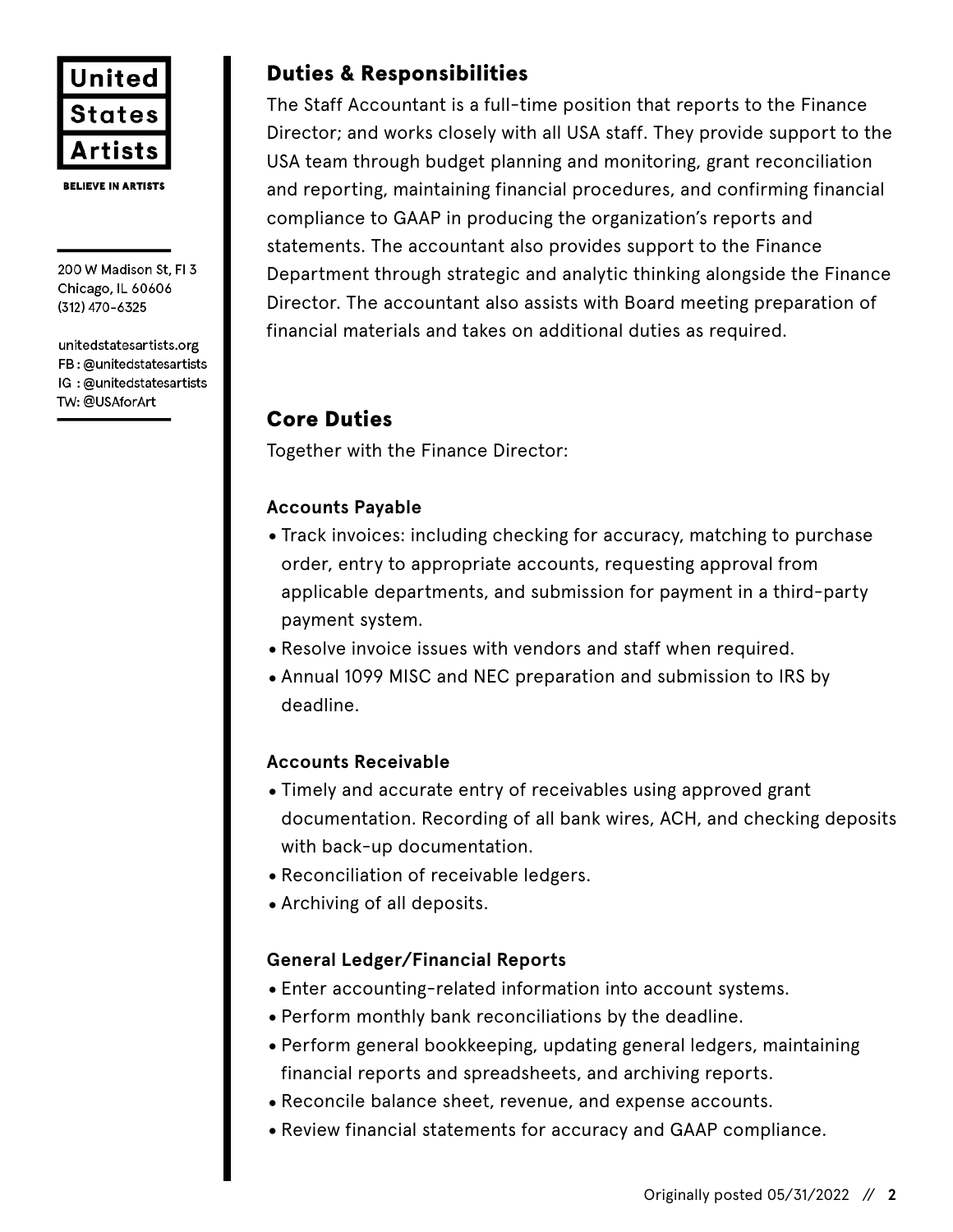

200 W Madison St, FI 3 Chicago, IL 60606 (312) 470-6325

unitedstatesartists.org FB: @unitedstatesartists IG: @unitedstatesartists TW: @USAforArt

- •Review audited tax returns.
- •Review budgeting vs actual tracking.
- •Prepare documentation for external auditors.
- •Practice attention to detail and cross-checking for accuracy.

#### **Other**

- •Support and offer strategic thinking with the Finance Director to improve overall systems and efficiency.
- •Recommend ways to reduce costs and assist with paperless goals.
- •Take on additional duties as required.

#### **Skills and Qualifications**

- •Bachelor's degree in accounting or a related field is required.
- •Four years of related experience is required.
- •QuickBooks Online is preferred.
- •Microsoft Office, Google Drive, Adobe Cloud, and Asana are some of USA's technology platforms
- •Ability to write clearly and concisely with a keen eye for detail.
- •Strong systems and analytical thinking.

### **Ideal Characteristics**

- •Strong interpersonal and communication skills.
- •Ability to provide and receive constructive feedback.
- •Ability to work effectively with an incredibly diverse community.
- •Outstanding verbal and written communication skills.
- •Organizational skills with the ability to meet deadlines, manage budgets, and keep timely correspondence.
- •A team player with experience working with a small productive staff that is dependent on and accountable to one another.
- •Demonstrates maturity, curiosity, fiduciary responsibility, a high level of integrity, and is at ease with collaborating both internally with staff and externally with public entities.
- •Meticulous project management and organizational skills with a demonstrated ability to meet deadlines, manage budgets, and keep timely correspondence.
- •A passion for supporting individual artists or the arts.
- •The ability to troubleshoot, think creatively, and represent USA effectively.
- •Embodies USA's values of care, equity, and access.